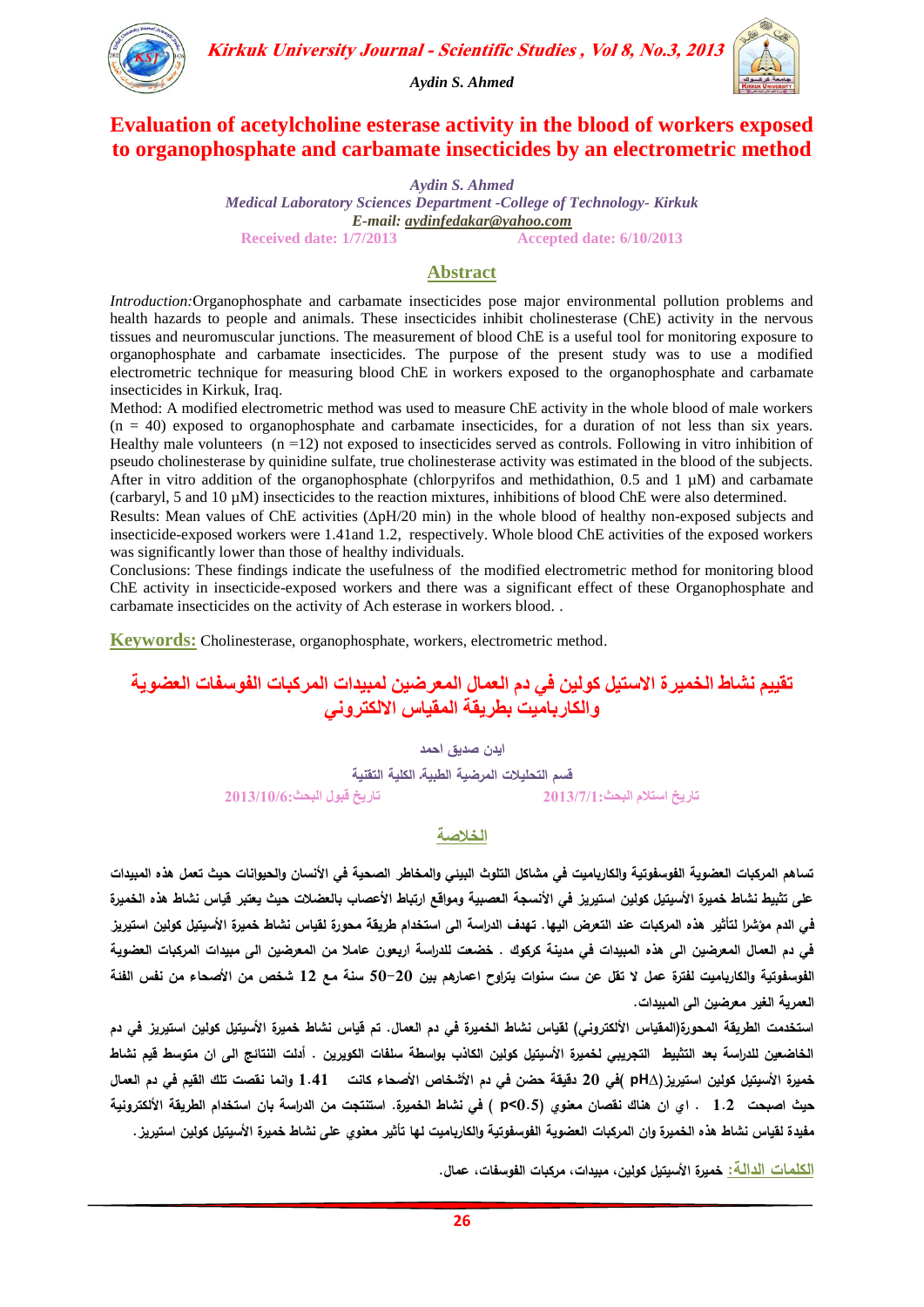

**Kirkuk University Journal - Scientific Studies, Vol 8, No.3, 2013** 

#### *Aydin S. Ahmed*

#### **Introduction**

Acetylcholinesterase (AChE) is an important enzyme present in the synaptic clefts of the central nervous system of living organisms [1]. It hydrolyses the neurotransmitter acetylcholine and facilitates the proper functioning of muscular system and it is used as a marker for cholinergic neural function [2]. AChE has been subject of keen interest for several decades and the detailed studies carried out in the past have revealed that the AChE activity could be significantly inhibited by organophosphorus (OP) pesticides used in veterinary practice, agriculture, medicine, industry and chemical warfare agents [4,3].Organophosphate and carbamate insecticides are widely used in public health, veterinary practice, and in agriculture [5,6]. They pose major environmental pollution problems and health hazards to people and animals  $[4,7-9]$ . These insecticides inhibit cholinesterase (ChE) activity in the nervous tissues and neuromuscular junctions, causing an accumulation of acetylcholine at the nerve endings which subsequently produces signs of toxicosis characterized by nicotinic, muscarinic, and central nervous system effects [8,10- 11]. Various colorimetric and electrometric (potentiometric) methods are available to determine blood cholinesterase activity  $[12,13]$ . One of the main methods for measuring blood cholinesterase activity is the electrometric method which is based on the hydrolysis of acetylcholine and the production of acetic acid that subsequently decreases the pH of the reaction mixture [14]. Normal reference values of plasma and erythrocyte ChE activities of sheep, goats and cattle  $[15]$  and treated with organophosphate insecticides  $[16]$  are reported by using the above mentioned electrometric method. The method has been also used in apparently healthy human volunteers to report their normal reference values of blood cholinesterases [17]. Few reports are found in the literature on the use of the modified electrometric method for monitoring blood cholinesterase activity of workers exposed to inhibitors of this enzyme  $[18]$ . The purpose of our study was to further evaluate and apply the modified electrometric method for measuring blood ChE activities in workers exposed to organophosphate and carbamate insecticides in Kirkuk, Iraq .

#### **Subjects and Methods**

Forty male workers, in contact with and exposed to carbamate and organophosphate insecticides daily and for a period of working duration not less than 6 years, were included in the study. Their ages ranged between 20-50 years .Apparently healthy volunteers (n=12), who had no history of exposure to anti ChE insecticides for at least six months before blood sampling served as controls. The volunteers were from Kirkuk province, Iraq. Their consents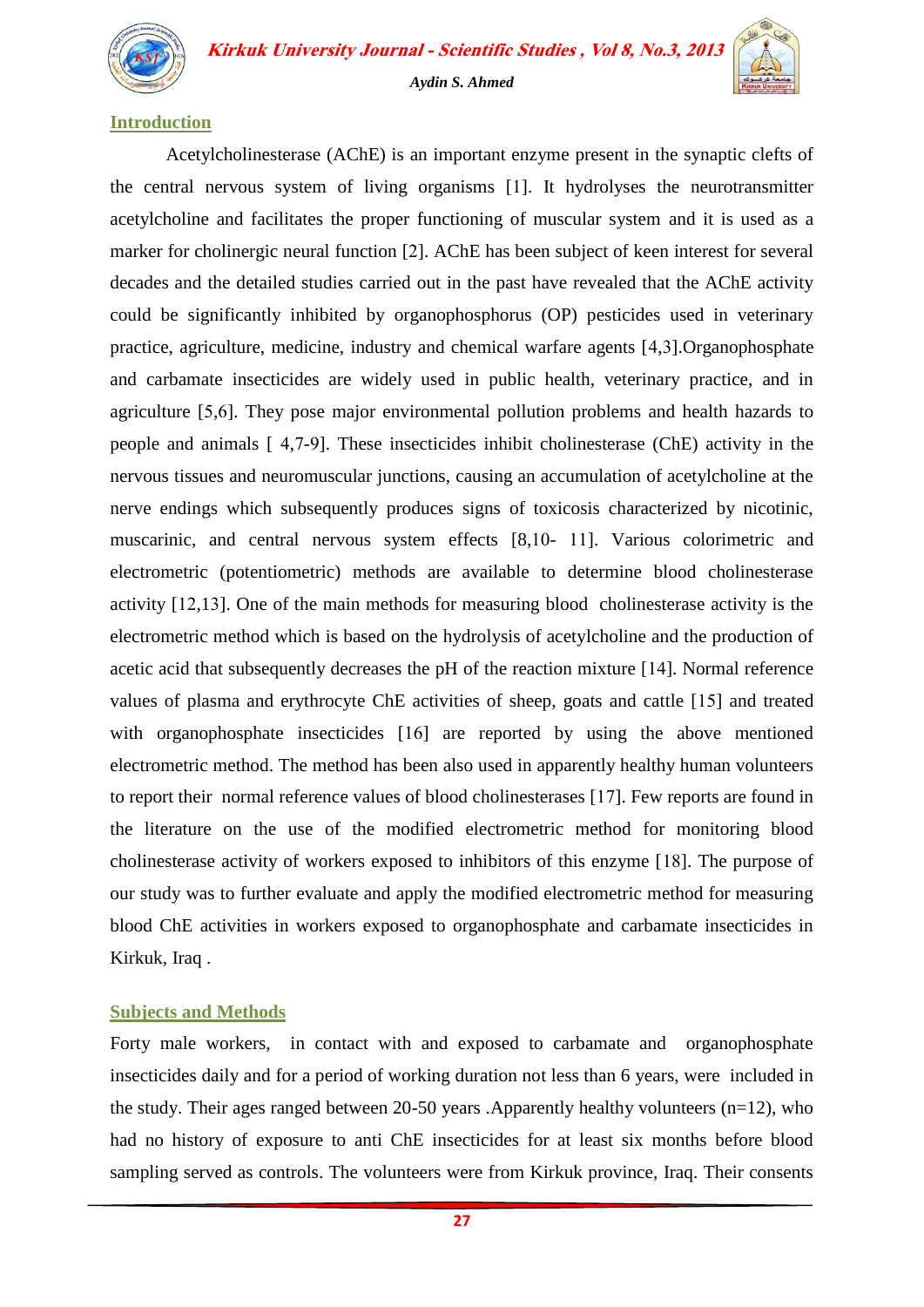

were obtained for the blood examination. The modified eletrometric method of Mohammad (2007) was used to determine whole blood ChE activity. For a typical assay condition, the reaction mixture in a 10-ml beaker contained 3 ml distilled water, 0.2 ml whole blood, and 3 ml pH 8.1 barbital-phosphate buffer.The pH of the mixture (pH1) was measured with a glass electrode using a pH meter (Consort, Belgium) before 0.1 ml of aqueous solution of the substrate acetylcholine iodide (7.1%) was added to the reaction mixture that was incubated at 37°C for 20 minutes. At the end of the incubation period, we measured the pH of the reaction mixture (pH2). The enzyme activity was calculated as follows:

• ChE activity ( $\Delta pH/20$  minutes) = ( $pH1 - pH2$ ) - $\Delta pH$  of blank.

The blank was without the blood aliquot. The barbital-phosphate buffer solution consisted of 1.24 g sodium barbital (BDH), 0.163 g potassium dihydrogen phosphate (Merck, Germany), and 35.07g sodium chloride (BDH) dissolved in one liter of distilled water. The pH of the buffer was adjusted to 8.1 with 1 N HCl  $[17]$ 

In vitro ChE Inhibition by Organophosphate (Chlorpyrifos and Methidathion) and Carbamate (Carbaryl) Insecticides: Pooled blood were collected from 6 male volunteers. The method of inhibitor-ChE incubation was used to cause in vitro inhibition of ChE activities in the blood sample by chlopyrifos (40%, VAPCO, Jordan) and methidathion (50%,Agricultural chemicals Manufacturing Enterprise, Jordan) and by carbaryl (85%, SociedadAnonima DeAgroquimicos, Spain) [16]. The insecticides were prepared in distilled water and individually added in a volume of 0.1 ml to the reaction mixtures of the whole blood. The final reaction volumes in control and inhibited samples remained the same (6.3 ml) by using 2.9 ml of distilled water instead of 3 ml. The final concentrations of chlopyrifos and methidathion in the reaction mixtures were 0.5 and 1 µM; final concentrations of carbaryl were 5 and 10  $\mu$ M. Control reaction mixtures did not contain any insecticide, and they were used for measurement of base-line ChE values. The reaction mixtures were incubated at 37ºC for 10 minutes [16]. Thereafter, the residual ChE activity in the mixtures was measured as before. The% of enzyme inhibition was calculated as follows:

• % ChE inhibition= [ChE activity (without insecticide)-ChE activity (with insecticide)/ChE activity (without insecticide)] X 100

**Statistics** 

The significance of ChE inhibition in the plasma or erythrocytes of each subject was statistically evaluated using unpaired Student's t-test. The level of significance was at P < 0.05.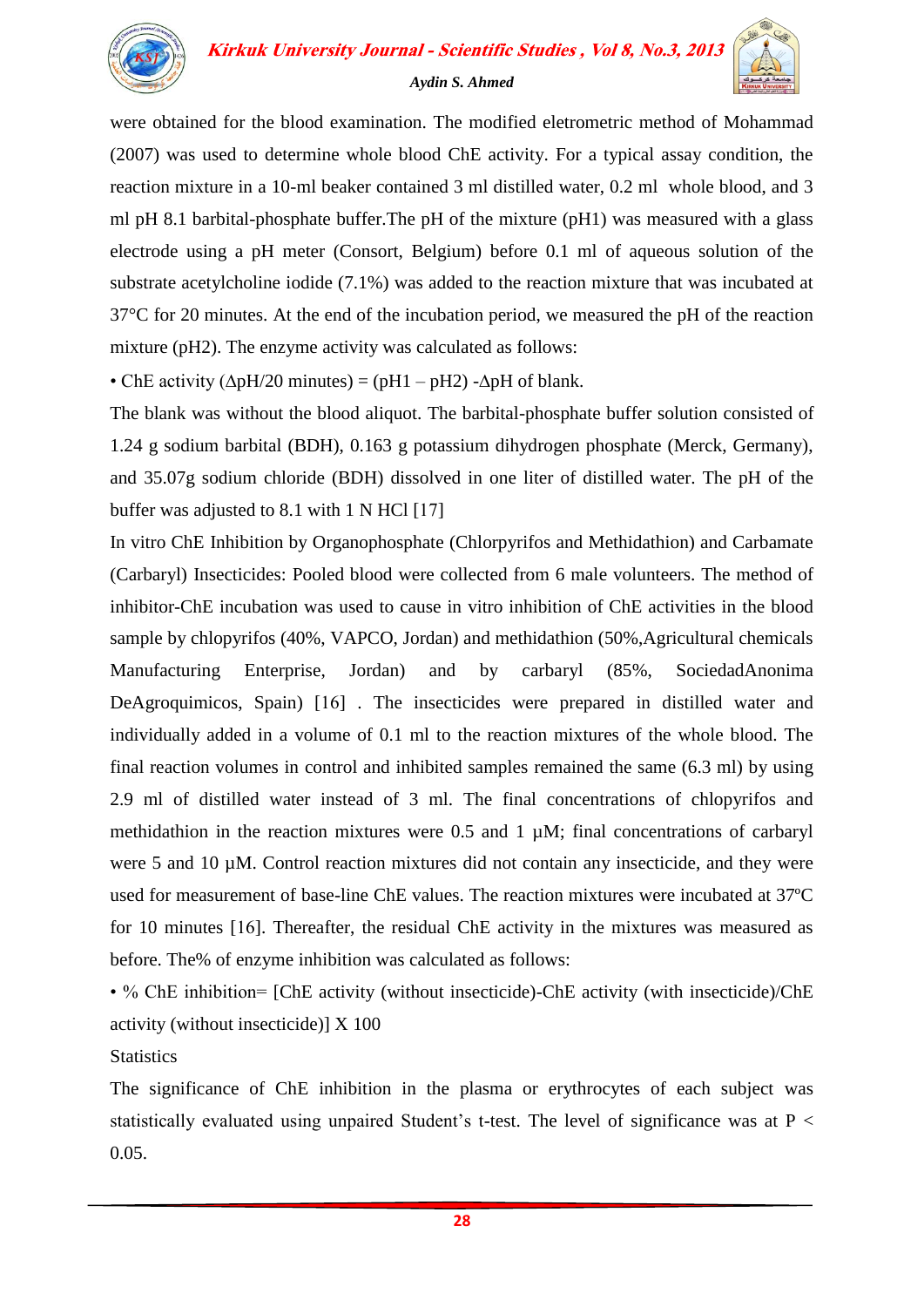

## **Results**

Tables 1 shows the mean, SD, and related statistics for whole blood ChE activities in apparently healthy subjects (non-exposure group) and workers exposed to insecticides. Whole blood ChE of the workers was significantly below that of the control group (Table 1) .

## **Table (1): Cholinesterase Activities (ΔpH/20 minutes) in the Blood of healthy volunteers and workers exposed to insecticides**

| <b>Parameter</b> | Normal subjects' blood | <b>Workers</b> 'blood |
|------------------|------------------------|-----------------------|
| No.              |                        |                       |
| Mean             | 1.44                   | 112                   |
| SD               | 0.14                   | 0.13                  |
| Range            | $1.2 - 1.83$           | $1.08 - 1.1$          |

The insecticides (chlorpyrifos, methidathion, and carbaryl) in a concentration-dependent manner variably inhibited bloodChE activities in vitro (Table 2).

#### **Table (2): In vitro inhibition of human blood Cholinesterase Activities by chlorpyrifos, Methidathion and Carbaryl.**

| Insecticide conc.(µM) | $\Delta$ pH/20 minutes | <b>Inhibition percentage</b> |
|-----------------------|------------------------|------------------------------|
| Baseline (0)          | $1.23 \pm 0.105$       |                              |
| chlorpyrifos          |                        |                              |
| 0.5                   | $1.13 \pm 0.046$       |                              |
|                       | $0.86 \pm 0.126*$      | 30                           |
| Methidathion          |                        |                              |
| 0.5                   | $1.03 \pm 0.132*$      | 16                           |
|                       | $0.86 \pm 0.126*$      | 70                           |
| Carbaryl              |                        |                              |
| 0.5                   | $0.53 \pm 0.104*$      | 57                           |
|                       | $0.43 \pm 0.072$ *     | 65                           |

 **\*=statisticall significant (p<0.05)**

## **Discussion**

This study introduces (for the first time) normal ChE activities of the blood of apparently healthy male and workers who exposed to organophosphate and carbamate insecticides in Kirkuk province (Iraq) as determined by a simple modified electrometric method. It is in agreement with the findings of Ahmed and Mohammad, 2007[18] in a different Iraqi region (Mosul).

The widespread use of pesticides in agriculture results in continuous exposure of human populations. Agriculture workers are prone to long-term exposure to relatively low levels of organophosphate agents. These workers are daily exposed, use little protection due to cultural and economic reasons, and underestimate the toxicity of organophosphate. Poisoning has frequently resulted from the use of organophosphorus pesticides, the compounds usually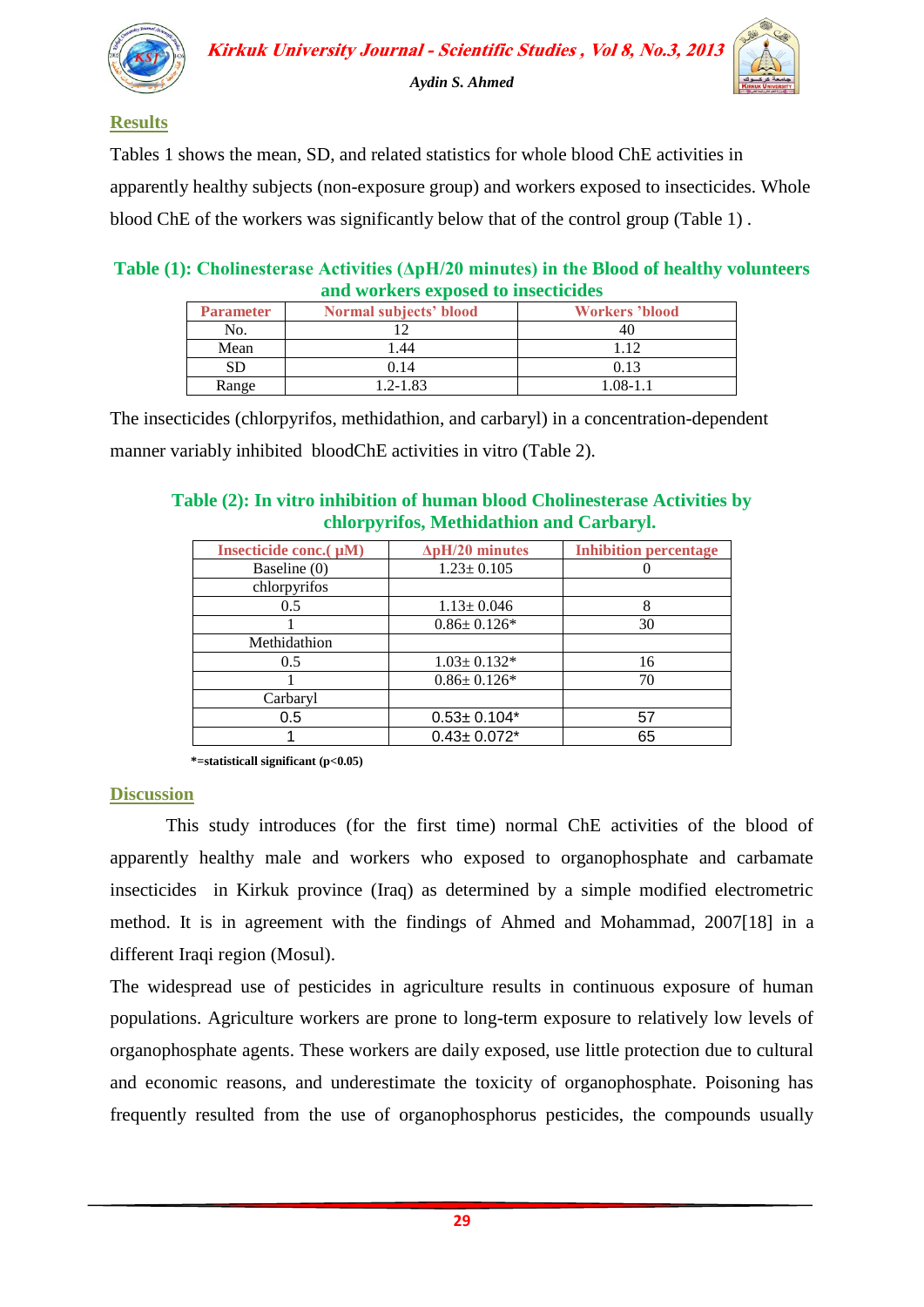

# **Kirkuk University Journal - Scientific Studies, Vol 8, No.3, 2013** *Aydin S. Ahmed*

having been absorbed dermally or by inhalation during application or during subsequent work in the fields.

 Measurement of blood and tissue cholinesterase activities is a useful tool for monitoring exposure to organophosphate and carbamate insecticides and diagnosing their poisoning [10,19]. Usually a 20-30% decrease in serum cholinesterase activity suggests exposure to anticholinesterases [10]. More than 50% inhibition of cholinesterase activity supports the diagnosis of poisoning and indicates a hazardous condition [11].

Based on the findings of the present study and others [16,18,20], it can be assumed that the present electrometric method could have practical applications in human to detect ChE inhibition following exposure to anti-ChE insecticides. This method has a short one stepincubation time and it is sensitive enough, cheap and simple. The normal reference range values of plasma, erythrocyte and whole blood ChE activities of the healthy human volunteers have been reported using the presently described electrometric method [17, 20].

In vitro inhibition of whole blood ChE activities by chlorpyrifos, methidation (organophosphates), and by carbaryl (a carbamate) is in agreement with the reported anti ChE actions of these insecticides [16,17,21, 22]. These results and previous in vitro and in vivo ChE inhibition studies suggest the sensitivity of the modified method in detecting ChE inhibition caused by organophosphates and possibly carbamates [14,20,23-25]

Measurement of blood ChE activity in people is a non-invasive biomarker method for monitoring poisoning or exposure to organophosphate and carbamate insecticides [21,26, 27]. These results further support and expand previous findings, and the modified method was validated for determining ChE activities in the blood of people [17,20]. Furthermore, the organophosphate and carbamate insecticides decreased Che activities in several animal species [23- 25, 28].

In conclusion, the present study extends the usefulness of the described electrometric method by detecting ChE inhibition in workers exposed to insecticides

# **Acknowledgements**

# *This study was supported by the Technical College, Kirkuk, Iraq.*

The author thanks Prof. Dr. F. K. Mohammad, University of Mosul for his support and advice.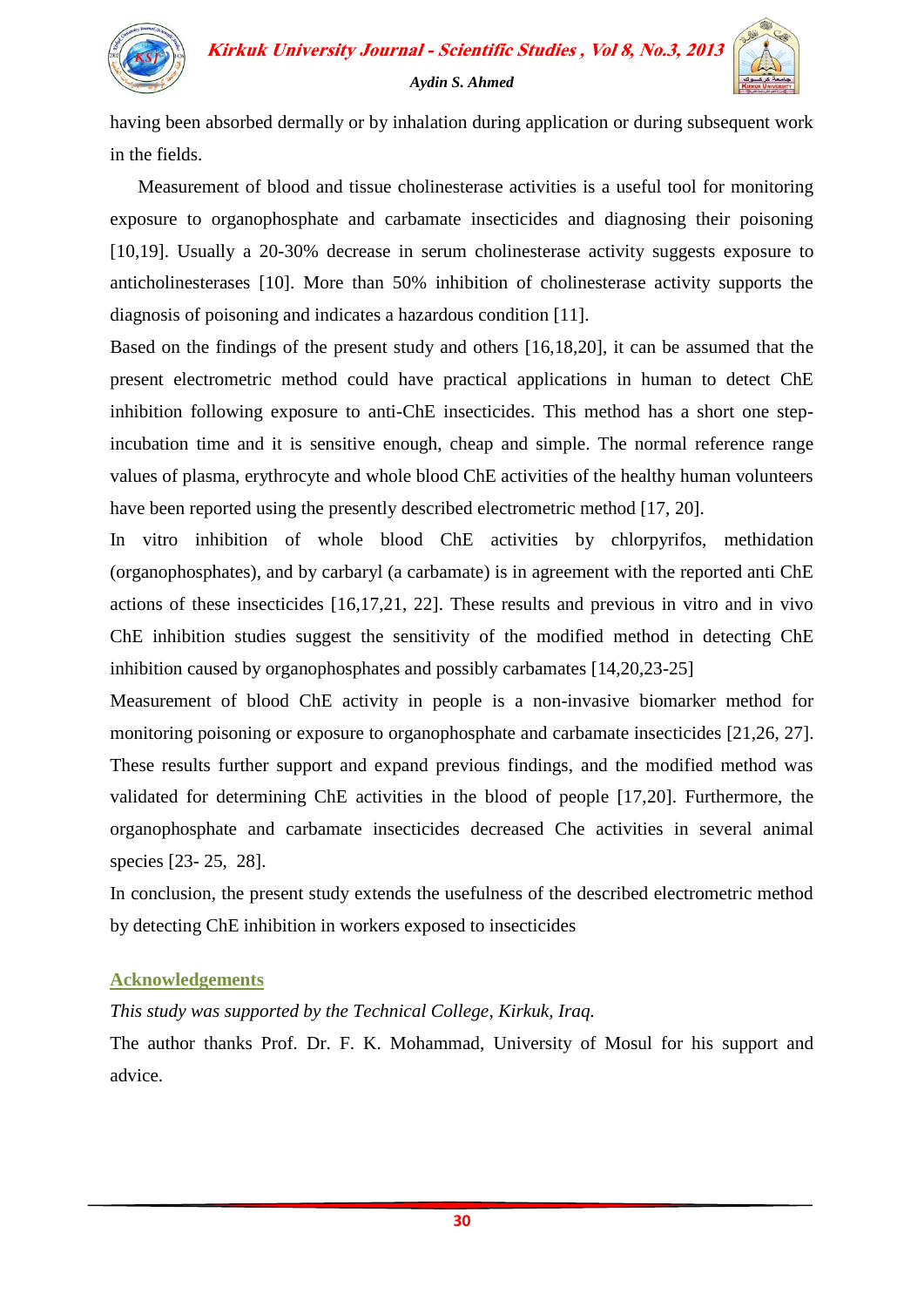

## **References**

[1] KS. Abass and FK. Mohammad Validation of an electrometric method for cholinesterase measurement in the plasma and tissues of the chicken. *Proceedings of the 11th Scientific Congress, Faculty of Veterinary Medicine, Assiut University, Assiut, Egypt.* 1. (2004).pp 241– 259.

[2] OAH. Ahmed FK. Mohammad: A simplified electrometric technique for rapid measurement of human blood cholinesterase activity. *Internet J Toxicol* 2.(2005)pp1.

[3] OAH. Ahmed FK. Mohammad.Electrometric determination of blood cholinesterase activities in workers exposed to insecticides in Mosul, Iraq. *J.Environ. Toxicol*. 1 2007.pp 144-148.

[4] AS Alias and FK. Mohammad. Electrometric measurement of plasma

and tissue cholinesterase activities of four wild birds in Iraq. *J Biol Res* . 4.(2005)pp 197–202.

[5] AS;Al-Zubaidy Alias M., Y.J Mousa, ; FK Mohammad Plasma and whole brain cholinesterase activities in three wild bird species in Mosul, IRAQ: *In vitro* inhibition by insecticides*. Interdiscip Toxicol*. 4.(2011) pp144–148.

[6] R.L. Carr, C.A Nail,: Effect of different administration Paradigms on Cholinesterase inhibition following repeated chlorphyrifos exposure in late preweanlingrats.Toxicol.Sci. 106. (2008) pp186-192.

[7] D. Coggon: Work with pesticides and organophosphate sheep dips. *Occup Med (London),* 52.(2002)pp 467-470.

[8] A. Fairbrother, B.T. Marden, ; , J.K. Bennett ;and Hooper, M.J.: Methods used in determination of cholinesterase activity. In: Minneau P (Ed.). Chemicals in agriculture, Vol. 2.Cholinesterase-inhibiting insecticides. Amsterdam, the Netherlands: The Elsevier Science Publishers B.V., 1991: 35–72.

[9] K. Jaga, and C. Dhamani Sources of exposure to and public health implications of organophosphate pesticides. *Rev Panam Salud Publica*; 14. (2003) pp171-185.

[10] T.C. Kwong: Organophosphate pesticides: biochemistry and clinical toxicology. *Therap Drug Mon.* 24. (2002) pp 144-149.

[11] FK. Mohammad. Review of a practical electrometric method for determination of blood and tissue cholinesterase activities in animals. *Vet Scan*.2. (2007),pp1–12.

[12] FK. Mohammad and B. Al-Baggou: Electrometric cholinesterase determination in the chicken treated with dichlorvos and carbaryl. *Online J.Vet Res*, 9. (2005).pp1–5.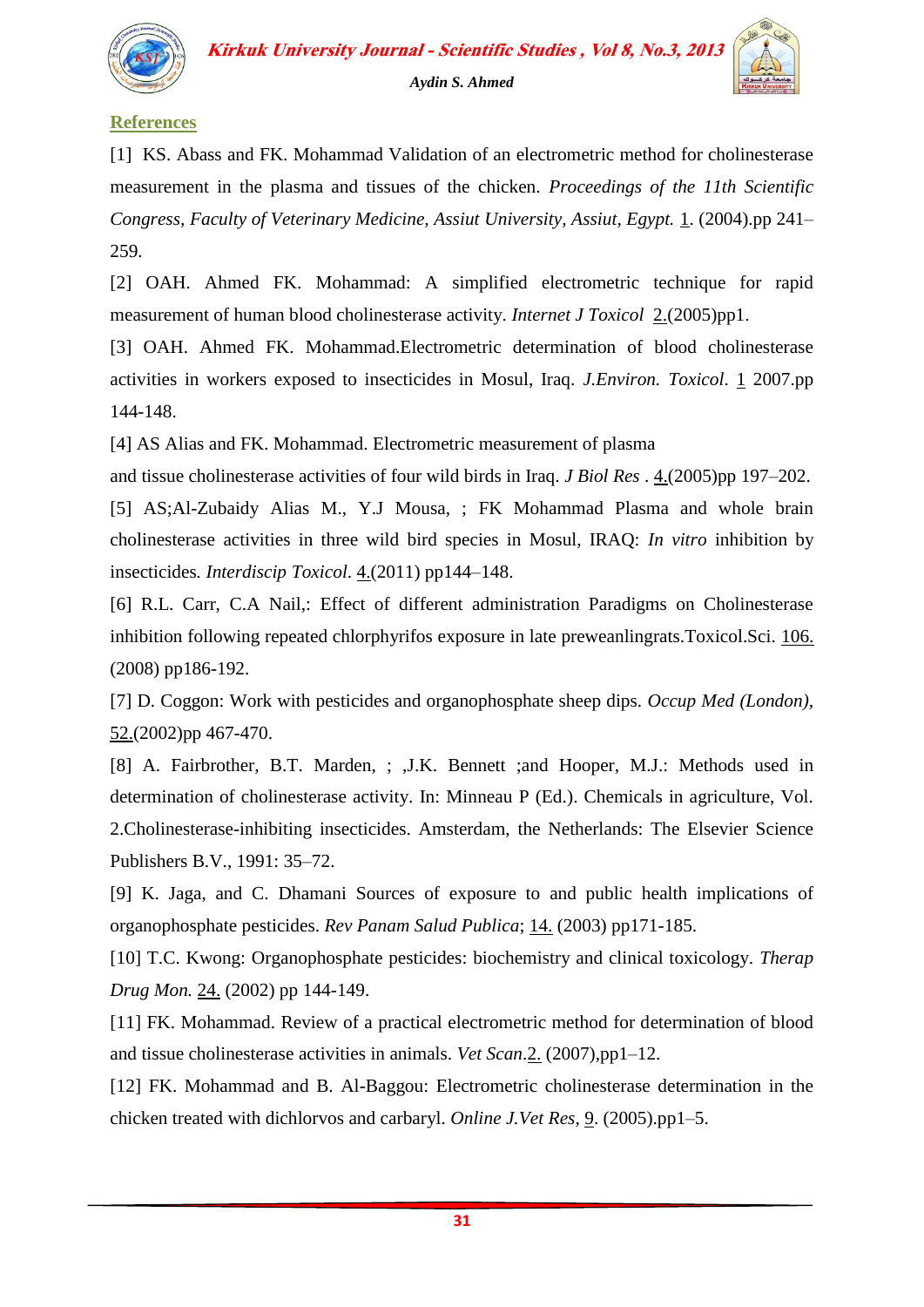

[13] FK. Mohammad, GA-M Faris and NA. Al-Kassim. A modified electrometric method for measurement of erythrocyte acetyl cholinesterase activity In sheep. *Vet Hum Toxicol*. 39. (1997)pp 337–339. [14] FK. Mohammad, AS. Alias and OAH Ahmed :Electrometric measurement of plasma, erythrocyte and whole blood cholinesterase activities in Healthy human volunteers. *J Med Toxicol* 3. (2007a), pp 25–30. [15] FK. Mohammad, MHI. Al-Zubaidy and AS Alias: Electrometric determination of erythrocyte, plasma and whole blood cholinesterase activities in sheep, goats and cattle and their *in vitro* inhibition by anticholinesterase insecticides. *J* Pharmaco*lToxicol*.2.(2007b) pp131–141. [16] FK. Mohammad, YM Al-Badrany and MM. Al-Jobory :Acute toxicity and cholinesterase inhibition in chicks dosed orally with organophosphate insecticides. Arch Indus HygToxicol .59. (2008). pp145–151. [17] M. Mood and K Mood: Neurotoxic disorders of organophosphorus compounds and their management. Arch. Hum. Med. 11. (2008) pp65-89. [18] HN. [Nigg,](http://www.ncbi.nlm.nih.gov/pubmed?term=%22Nigg%20HN%22%5BAuthor%5D) [JB.](http://www.ncbi.nlm.nih.gov/pubmed?term=%22Knaak%20JB%22%5BAuthor%5D) Knaak: Blood cholinesterases as human biomarkers of organophosphorus pesticide exposure. [Rev Environ Contam Toxicol.](http://www.ncbi.nlm.nih.gov/pubmed/10771584) 163. (2000) pp29-111. [19] P.C. Pandey, S. Upadhyay, H.C. Pathak, C.M. Pandy, and I. Tiwari: Acetylthiocholine/ acetylcholine and thiocholine/choline electrochemical biosensors/sensors based on an organically modified sol-gel glass enzyme reactor and graphite paste electrode. Sens. Actuat. B.62. (2000) pp109-116. [20] D.E. Rusyniak and K.A. Nanagas: Organophosphate poisoning. Semin Neurol. .24.(2004) pp197-204. [21] R.M. Salvi, et al.:Neuropsychiatric Evaluation in Subjects Chronically Exposedto Organophosphate Pesticides. *Toxicol Sci.* 72.(2003)pp 267–271 . [22] M. Shi, J. Xu, S. Zhang, B. Liu, and J. Kong: A mediator-free screen-printed amperometric biosensor for screening of organophosphorus pesticides with flow-injection analysis (FIA) system. *Talanta .*68. ( 2006) pp1089-1095.

[23] B. Singh, T.D. Dogra, and CB. Tripathi: A study of serum cholinesterase activity in agricultural and industrial workers occupationally exposed to organophosphate insecticides. Int J Med Toxicol.5. ( 2002), 9p.